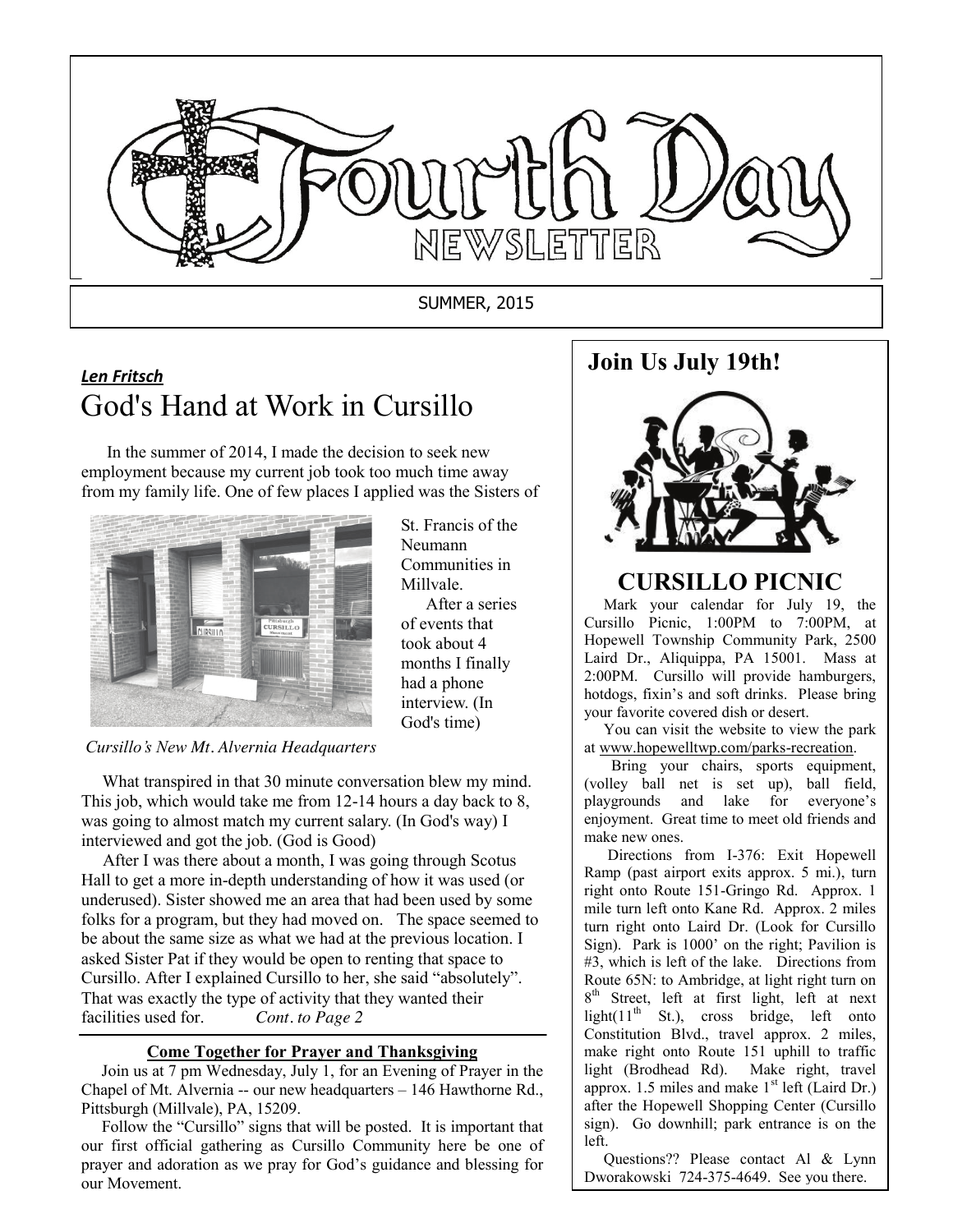### **God's Hand at Work in Cursillo**

*Continued from Page 1*



 *Cursillistas Preparing a Mailing in Our New Office*

 I talked to folks on Secretariat, and they were open to it. Some of them came for a tour and agreed the facility seemed to have everything Cursillo needed.

 It was then that I found out that all of Cursillo's stuff from the previous Center was being stored right across the street from Mt. Alvernia. (In God's place). Then I started to look into using the Retreat Center and how that would happen. I met with Sr. Wilma Kramer. When I told her it was for Cursillo, she revealed that she is a long time Cursillista from the Cincinatti area. As things progressed, we got a lease agreement put in place, and on April  $17<sup>th</sup>$  we were given the keys.

 When I was asked to look into reserving the Chapel, I spoke to Sr. Mary Theresa, who is in charge of the Chapel, and she, too, revealed that she also is a Cursillista. (with God's people)

 The Sisters are currently going through a discernment process to determine how to best use their facility to serve God and the Community for the future. Cursillo was looking for a new home and how we will grow our Movement to serve God and the Community. It sounds like a match made in heaven (In God's mysterious way).

**Mt. Alvernia is located at 146 Hawthorne Rd., Pittsburgh (Millvale), PA 15209**

# Pittsburgh Cursillo Secretariat

The following now serve:

| Email: andizientara@gmail.com         |  |  |
|---------------------------------------|--|--|
| School of Leaders Dan Kubisiak        |  |  |
| Email: kuby22000@yahoo.com            |  |  |
|                                       |  |  |
| Email: waynkayh@yahoo.com             |  |  |
|                                       |  |  |
| Email: fleckenstein@verizon.net       |  |  |
| PostCursillo Al & Lynn Dworakowski    |  |  |
| Email: allendworakowski@gmail.com     |  |  |
|                                       |  |  |
| Email: pdjoyce1@comcast.net           |  |  |
|                                       |  |  |
| Email: cawerger@gmail.com             |  |  |
| SecretaryWayne Houston                |  |  |
| Email: waynkayh@yahoo.com             |  |  |
| Newsletter Editor  Jan Held           |  |  |
| Email: toheldandback@yahoo.com        |  |  |
| Physical Arrangements TBD             |  |  |
| Spiritual Advisor: Fr. Tom Galvin     |  |  |
| Email: tjgalvin50@comcast.net         |  |  |
| Co-Spiritual AdvisorFr. Tom Sparacino |  |  |
| Email: tsparacino@diopitt.org         |  |  |
|                                       |  |  |

### **Reminder:**

Applications for the *Weekends* should be sent in AS THEY ARE RECEIVED and not held until the *Weekends* approach. All applicants are notified by mail well in advance of *Weekend* dates so they can arrange to attend! Send applications to: KAY HOUSTON C/O PATTY JOYCE 1 DORCHESTER RD., APT. 503 PITTSBURGH, PA 15241 Any questions, ask your Ultreya Coordinator or contact Kay at 412-526-8575 OR waynkayhyahoo.com

# *PRAYER REQUESTS*

 What a wonderful gift we have in asking God's help using the prayers of our Cursillo Community. This is done through the Prayer Chain . The Prayer Chain is open to all Cursillistas and their families.

 You may notice we do not publish diagnoses in any of the requests. We are not permitted to do this. To do so is in violation of HIPPA laws, and we could be held responsible. Thank you for your attention to this situation. Please send all requests to me at pdjoyce1@comcast.net or call me at 412-831-1835.

 *Patty Joyce* – Communications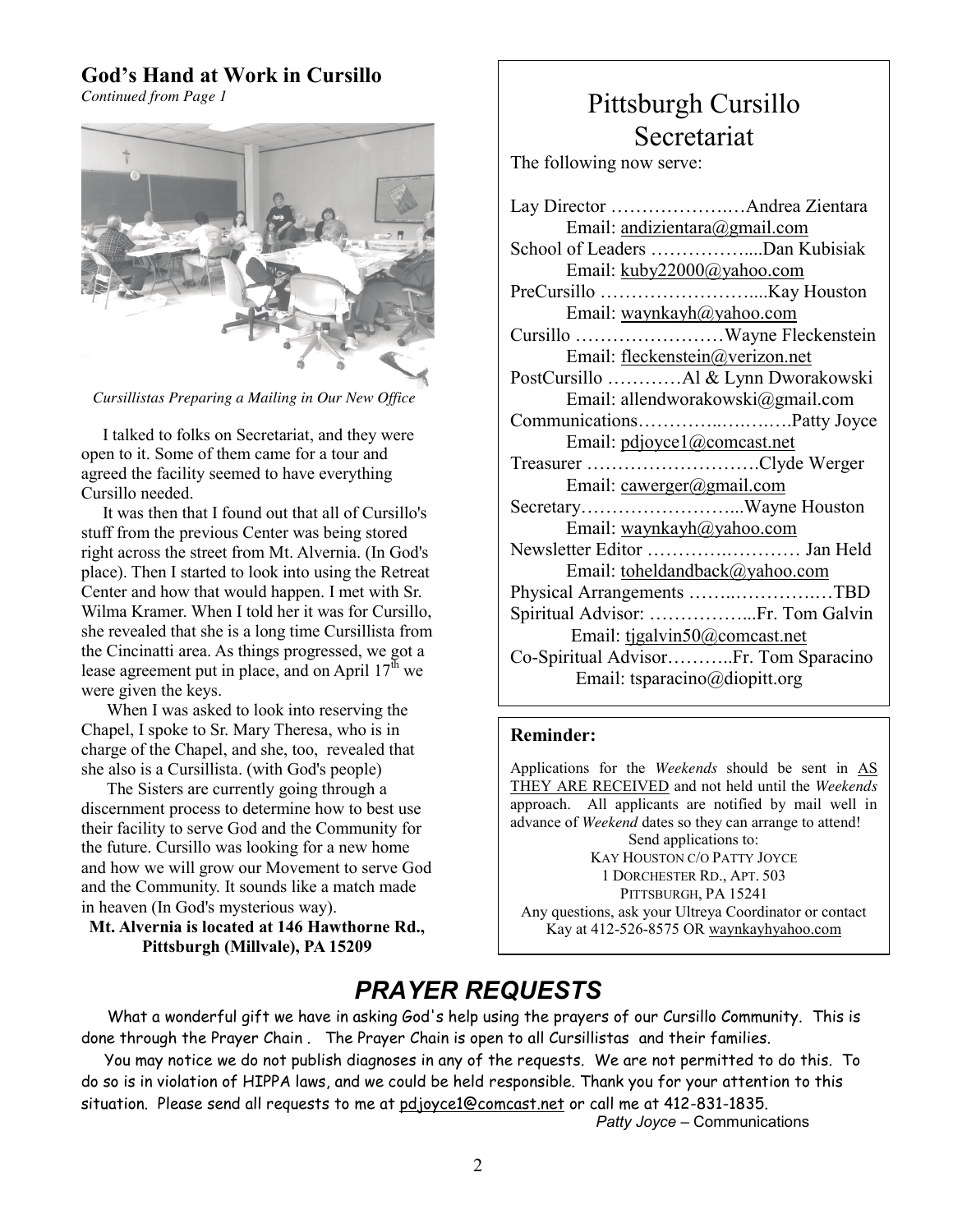# **WITNESS** A Life Changing Experience by Kris Dworakowski

 My name is Kris Dworakowski, and for those that do not know me, I am the youngest son of Al & Lynn. I have a beautiful wife and 3 awesome sons. I attended Cursillo Weekend #191 in February of this year, and it changed my life.

 The message I would like to share with you is this: If we openly show our love, and act as loving Christians the way God intends us to do, we will spread his message. You never know who is listening, or how your actions can influence others. Kind words or even a smile can touch anyone you come in contact with; I have had contact with friends and complete strangers and unbeknownst to me at the time, through God's grace and loving actions, I spread His love.

 Each one of us interacts with so many different people each day in our one square meter; family, friends, or even complete strangers. It is how we interact that will deliver the message that we live our life as God's children, and Jesus's disciple. For example, do we say good morning, hello, or open a door for someone, let someone go in front of you in traffic, smile, or most importantly, listen when someone just needs to let something out. I try to live my life in a positive, thoughtful, and caring manner. Most of the time it's not easy, and I ask myself how I can be better. Is it really more important to get home from work 2 minutes sooner because we did not let that person out in traffic or, because I ignored someone that just needed a little help, just because they were a stranger?

 Before my Cursillo weekend, I would never openly discuss my faith in the work place. I feared I would offend people or make them feel uncomfortable. It's just something I did not do. After my weekend I prayed for an answer to how I could change this.

 Since the beginning of the year a fellow co-worker's father had been fighting terminal cancer. One day he called me to talk about some projects I was working on. I could hear in his voice he was really struggling. I ended the call by telling him, "I just want you to know that you and your father are in my prayers". He expressed his sincere thanks and appreciation. A few days later his dad's condition deteriorated, and it was only a matter of days before he would pass. While on a morning conference call with our team, my co-worker addressed his father's condition and ended with, "If you pray, please pray that the Lord takes him quickly". Two+ years with this group, and never once did I ever hear anything relating to God, prayer or religion.

 While on the phone with a peer one day a few weeks ago we finished discussing a project we were working on. He stopped and said, "Kris you are a good guy; you attend Mass and do a lot. I am Catholic but have not attended Mass in years." I replied with, "It's never too late. He will accept you back". He said, "I will think about that."

 My prayers were answered. Once I accepted Jesus as my life and my best friend, He worked through me to witness for Him by my actions to others, despite my earlier worries about discussing my faith in the workplace.

A song by Toby Mac truly helps inspire me on this subject . . .

**Speak Life:** 

**Some Days, life feels perfect Other days it just ain't working The good, the bad, the right the wrong And everything in between Though it's crazy, amazing**

**We can turn a heart with the words we say Mountains crumble with every syllable Hope can live or die So speak life, speak life To the deadest darkest night Speak life, speak life When the sun won't shine and you don't know why Look into the eyes of the broken hearted Watch them come alive as soon as you speak hope, you speak love, you speak life.**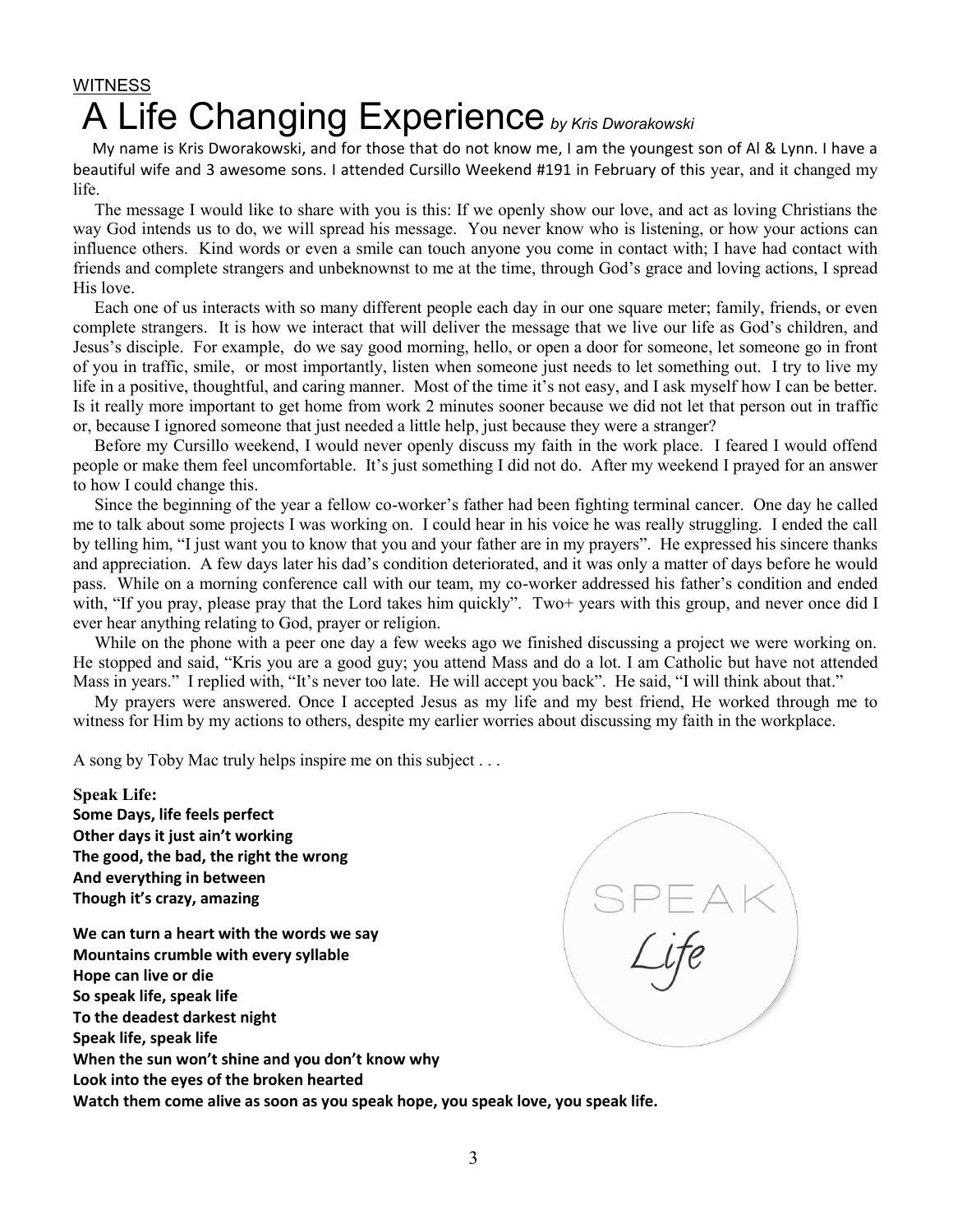# **Hello from School of Leaders**

*Dan Kubisiak* 

What a wonderful time of the year it is. New growth is all around us. Some of it even ours. As Cursillistas, we continually work at our relationship with the Lord. On our Weekends we learned how. We were introduced to a way we can confidently live as a Christian in our own & everyday world with Piety, Study and Action. We were also given the gifts of Ultreya & Small Group Reunion. Even Jesus sent His Apostles into the world two by two. We are meant to be in community. One community I am excited about is our School of Leaders. We currently study on our own and also come together for discussion and discernment. We are blessed to have a Spiritual Advisor with us in Leaders School. We have been studying some of Bishop Zubik's material and currently studying that given us by Pope Francis, "Lumen Fidei".

By the very nature of us living our lives as a Cursillista, we are all a leader of sorts. Our world needs Christian Leaders more now than ever before. Our home study is a convenient way to work on our relationship with the lord. The study is listed on our website, pghcursillo.org, along with meeting dates. Coming together monthly for discussion and discernment at our new home at Mt. Alvernia is a great follow up to our own home study with a community of other Christian Leaders.

If interested in joining the School of Leaders, call or email:

Dan Kubisiak 724-584-7842 or kuby22000@yahoo.com De Colores

|                                                                                | <b>CLIP</b> 'n SAVE                                                                                                                                                                  | Welcome                                                                                     |
|--------------------------------------------------------------------------------|--------------------------------------------------------------------------------------------------------------------------------------------------------------------------------------|---------------------------------------------------------------------------------------------|
| Dates to remember:                                                             |                                                                                                                                                                                      | <b>New</b>                                                                                  |
| July                                                                           | 1 Evening of Prayer at Mt. Alvernia<br>4 Holiday<br>8 School of Leaders<br>15 Healing Mass in Indiana, PA<br>19 Cursillo Picnic<br>23-26 National Encounter<br>29 Secretariat        | Cursillistas<br>Men's Weekend #189<br>Ron Haradzin<br>Ron Matviya<br>Dennis O'Connor        |
| <b>August</b>                                                                  | 5 School of Leaders Home Study<br>19 School of Leaders                                                                                                                               | Kevin O'Connor                                                                              |
| Note:                                                                          | 26 Secretariat<br>Location & Date for Healing Mass TBA                                                                                                                               | Women's Weekend #190<br>Sr. Mary Virginia Ermay                                             |
| <b>September</b>                                                               | 2 School of Leaders Home Study<br>9 School of Leaders<br>16 Healing Mass at North American Martyrs<br>23 School of Leaders Home Study<br>*24-27 Men's Weekend #193<br>30 Secretariat | Antoinette Frontino<br>Pat Haywood<br>Mary Joy Lyons<br><b>Barb Marshall</b><br>Cathy McGee |
| October                                                                        | 7 School of Leaders<br>14 Healing Mass at<br>St. Theresa Church, Munhall<br>21 School of Leaders Home Study<br>28 Secretariat<br>*29 - Nov. 1 Women's Weekend #194                   | Bonnie O'Connor<br>Men's Weekend #191<br>Kris Dworakowski                                   |
| <b>Please Note:</b>                                                            |                                                                                                                                                                                      | <b>Rick Macklin</b><br>Mike Pensenstadler                                                   |
| Dates are subject to change.<br>Team Formation dates are still to be announced |                                                                                                                                                                                      | Roy (Doc) Pensenstadler                                                                     |
| *Weekends will be held at Gilmary Center                                       |                                                                                                                                                                                      | John Stone                                                                                  |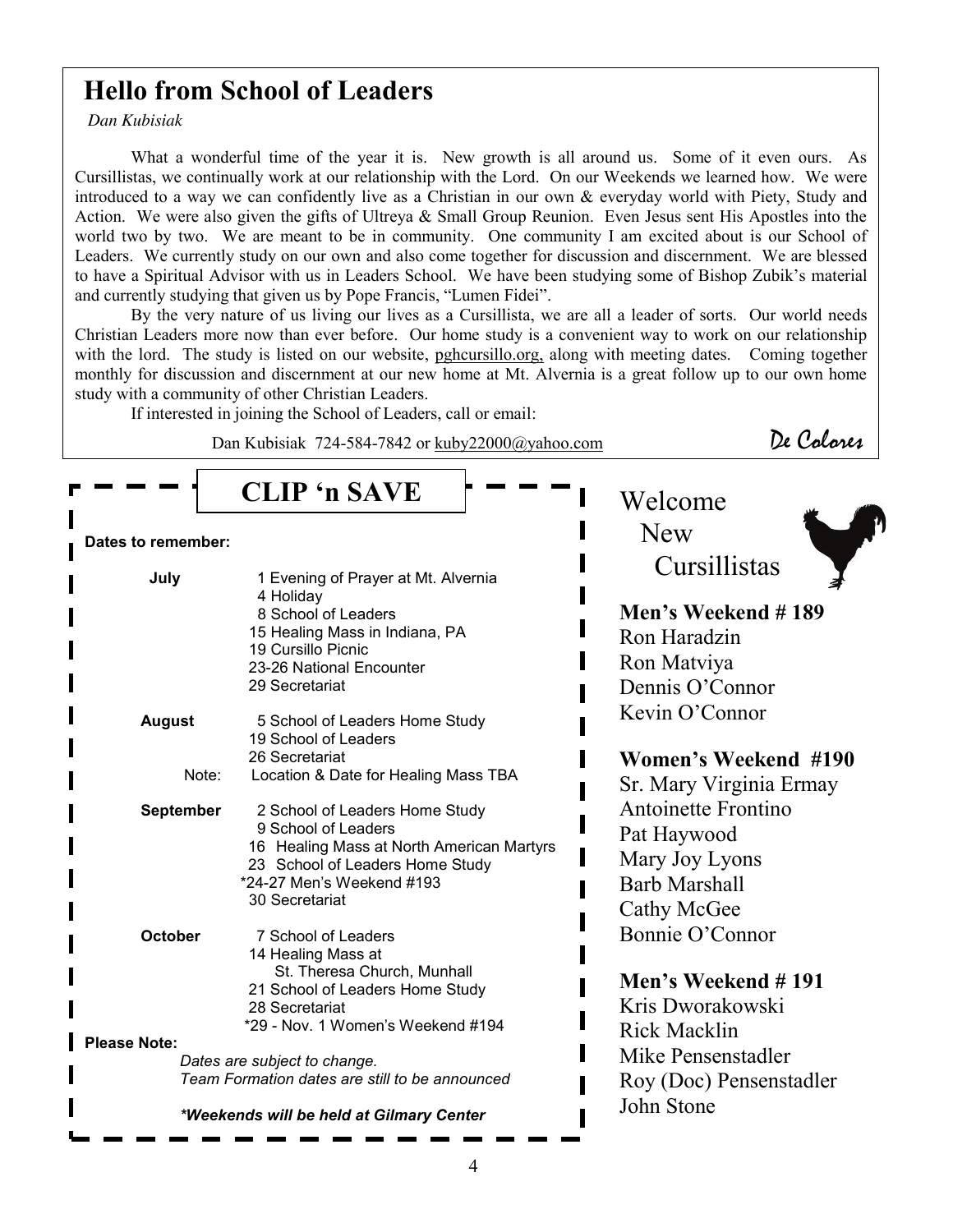### **Consider Making Some Young Friends**  *Fr. Tom Galvin*



 A senior member of society said to me not long ago, *"When I die there will be no one there to pray for me. All my friends are already dead."* It's a sad truth that many older individuals confront as one year passes on to the next. I told her I knew one solution. *"Well, we just have to get you some young friends!."* It sounds like an off-the-cuff comment, but really is not.

 No, we're not going to go bar-hopping with them, or rock at a concert. But knowing that younger people (with a bit of maturity) look to the wisdom of older individuals who have experienced the ups and downs and ins and outs of life, this is a possibility which can happen in our parishes with its many activities and organizations.

 At St. John's we have a monthly coffee and donut social. There are two groups regularly attending – the older crowd who share their latest medical news, and the younger crowd with all their little kids running all over the place with powder sugar or chocolate on face and hands. There is a growing oneness occurring through the little ones causing both groups to interact.

 It's slowly happening with many of our groups – the festival, lap robe knitters, evangelization, and more. But it's really happening right in church. Admittedly our numbers of little ones have swelled recently. But I saw this even in the inner city—that is, older folks helping a mother with three or four little ones during Mass, and conversing afterwards.

 These are times when we can make friends, be friends, and bring friends to Christ. We can show them how to keep sanity in life by assuring them that set times when God takes center stage in their lives are necessary for survival. With understanding, they realize that they are not going to a meeting, but to a renewal. It happens to be called an Ultreya!

 What provided us with strength, with assurance of a connectedness with our Lord, of needed peace, remains relevant today. It is needed as life becomes more and more hectic and fragile.

 When was the last time you made friends with some young people? When was the last time you invited someone to an intimacy with the Lord? How many people did Jesus affect simply by stooping down and blessing their children? These were the times when people saw him in a special way, and not as a single man who should have been married, or a radical preacher to be avoided, or someone out of sync with society. He was real, human. And yet he was strangely connected to God in an appealing way. We can be the same.

 Consider making some young friends. Contrary to popular propaganda, young people do wish to grow in their faith and in the living of it. When they see that the commitment bends in accordance with their schedules, it makes for a realistic, longlasting experience. And wisdom enters another life.

Love and prayers,

Fr. Tom

## **From the Lay Director**  *Andi Zientara*

# **A Commission…**

### **A Promise… and Total Security**

My dear friends in Christ,

In the Gospel of Matthew 28:16-20, Jesus commissions the disciples who accompany Him to "Go, therefore, and make disciples of all nations…" By extension, through our baptism, this is our commission as well. Through the experience of having lived a Cursillo Weekend, we understand that fulfilling this commission has to be a deliberate and intentional action on our part. One that requires us to maintain the balance of piety, study and action and to journey together in friendship to keep one another focused on the mission.

Jesus also gives us the same promise that He extended to His chosen disciples that day,"…and, behold, I am with you always, until the end of the age." With our ideals in sight and the promise of Jesus to remain with us, what could make this journey any better? To live out the journey in friendship together as is the plan, the gift of Cursillo through Group Reunion and Ultreya, our ongoing unity and Total Security.

 Sometimes I think we have been so focused on "building" Cursillo that we have forgotten the importance of "being" Cursillo. God has blessed us with a new "home" at Mt. Alvernia and it is the hope of the Secretariat to use this wonderful opportunity in a variety of ways. Pittsburgh Cursillistas will be gathering together for shared prayer, adoration, personal growth in understanding the charism of the Cursillo Movement, revisiting the fundamental elements of the 3 Day Weekend, and just to enjoy the fellowship with our brothers and sisters in Christ. If we each make a commitment to reengage as a community to "be" Pittsburgh Cursillo, the "building" of Pittsburgh Cursillo will be the fruits of our efforts blessed by the Holy Spirit.

 Ultreya! Andi